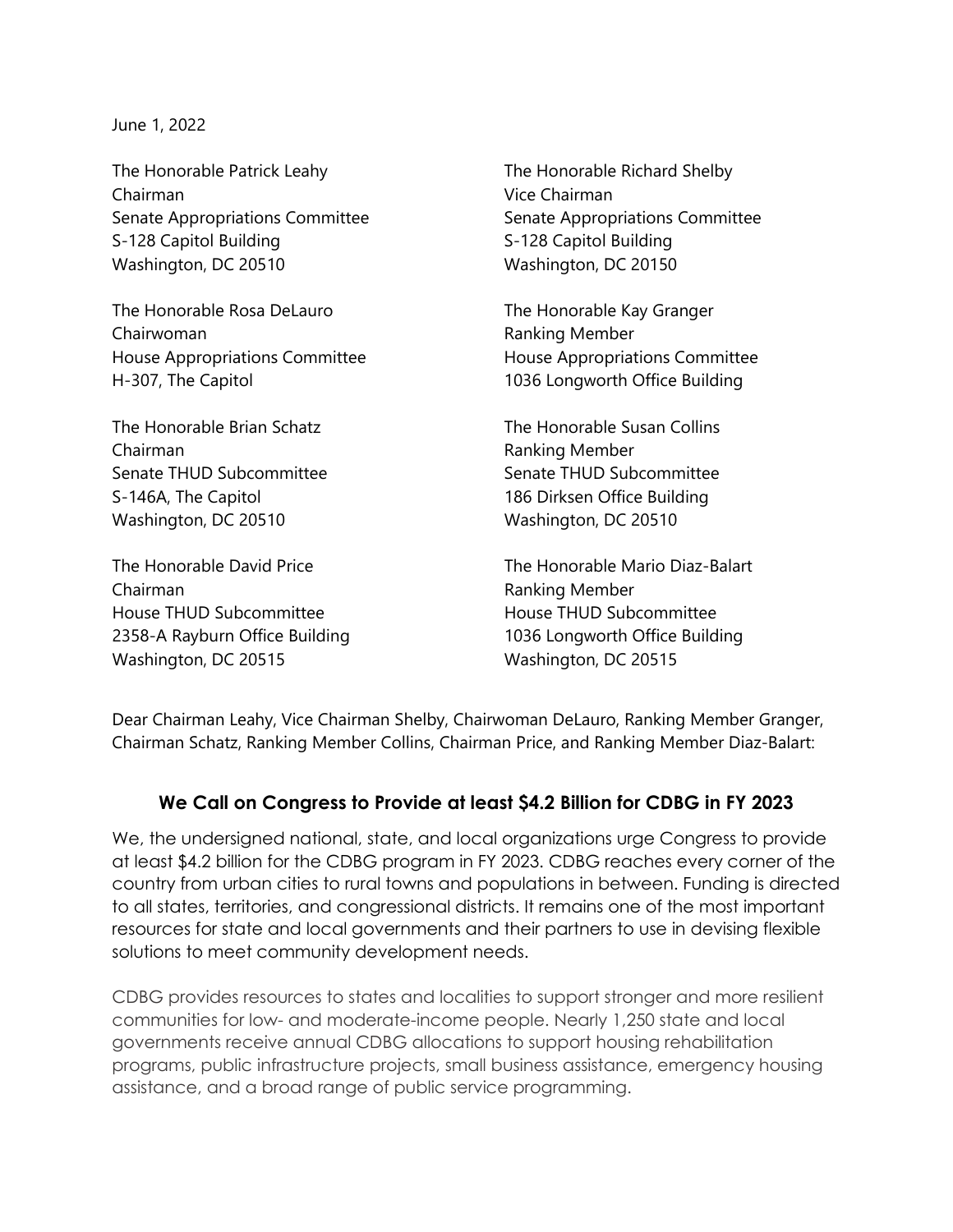From 2005 to 2020, CDBG facilitated the creation and retention of 454,961 economic development related jobs, contributed to infrastructure developments benefitting approximately 538 million persons, assisted over 837 million persons through public service activities, and met housing needs of over [1](#page-1-0).6 million households.<sup>1</sup> The program also demonstrates a high return-on-investment for taxpayer dollars. In 2020, every dollar of CDBG invested led to \$3.64 from other public and private sources; this totaled \$3.41 billion leveraged across 5,700 CDBG projects.[2](#page-1-1)

CDBG helps preserve affordable housing and expand affordable housing stock for lowand moderate-income people. In 2021, CDBG grantees spent over \$362 million to rehabilitate homes for low- and moderate-income people. This activity preserves affordable housing, addresses unsafe living conditions, lowers housing costs through energy efficiency improvements, allows seniors to age in place, and provides accessibility improvements for persons with disabilities. Likewise, CDBG grantees spent over \$86 million in 2021 to rehabilitate multifamily properties to provide decent, safe, affordable housing to a multitude of low-income renters.

As the foundation for commerce, social, physical, and environmental activities, infrastructure maintains a prominent role in community well-being. CDBG contributes extensively to public facilities and improvements (infrastructure). Roads, streets, and other infrastructure improvements connect people to neighborhoods, businesses, parks, services, and jobs. Communities use CDBG to provide greater accessibility, mobility, and connectivity by funding these improvements. One of the largest investments of CDBG is public utility development specifically for water and sewer improvements as well as stormwater drainage for low- and moderate-income communities.

CDBG funds can be used to provide services to specific populations. These public services strengthen people and communities. CDBG grantees can use up to 15% of their annual allocation for public services to address a wide range of community needs. These services include employment training, meals and other services to the elderly, services for abused and neglected children, aid to local food banks, youth and senior services, and support for many other community services. Services are provided by large and small and public and private organizations in diverse settings such as schools, community facilities and other venues.

CDBG economic development activities help communities tackle economic distress, stimulate private investment, and spur business growth. Small businesses are the cornerstone of the American economy and CDBG helps socially and economically challenged small businesses start and grow. Likewise, CDBG investment in large-scale

<span id="page-1-0"></span><sup>1</sup> U.S. Department of Housing and Urban Development, FY2022 Budget – Congressional Justification, Community Development Fund, May 28, 2021: https://www.hud.gov/sites/dfiles/CFO/documents/18\_2022CJ-CommunityDevelopmentFund.pdf.

<span id="page-1-1"></span><sup>2</sup>U.S. Department of Housing and Urban Development, FY2023 Budget – Congressional Justification, Community Development Fund, March 28, 2022: [https://www.hud.gov/sites/dfiles/CFO/documents/2023\\_CJ\\_Program\\_-](https://www.hud.gov/sites/dfiles/CFO/documents/2023_CJ_Program_-_Community_Development_Fund_updated.pdf) [\\_Community\\_Development\\_Fund\\_updated.pdf.](https://www.hud.gov/sites/dfiles/CFO/documents/2023_CJ_Program_-_Community_Development_Fund_updated.pdf)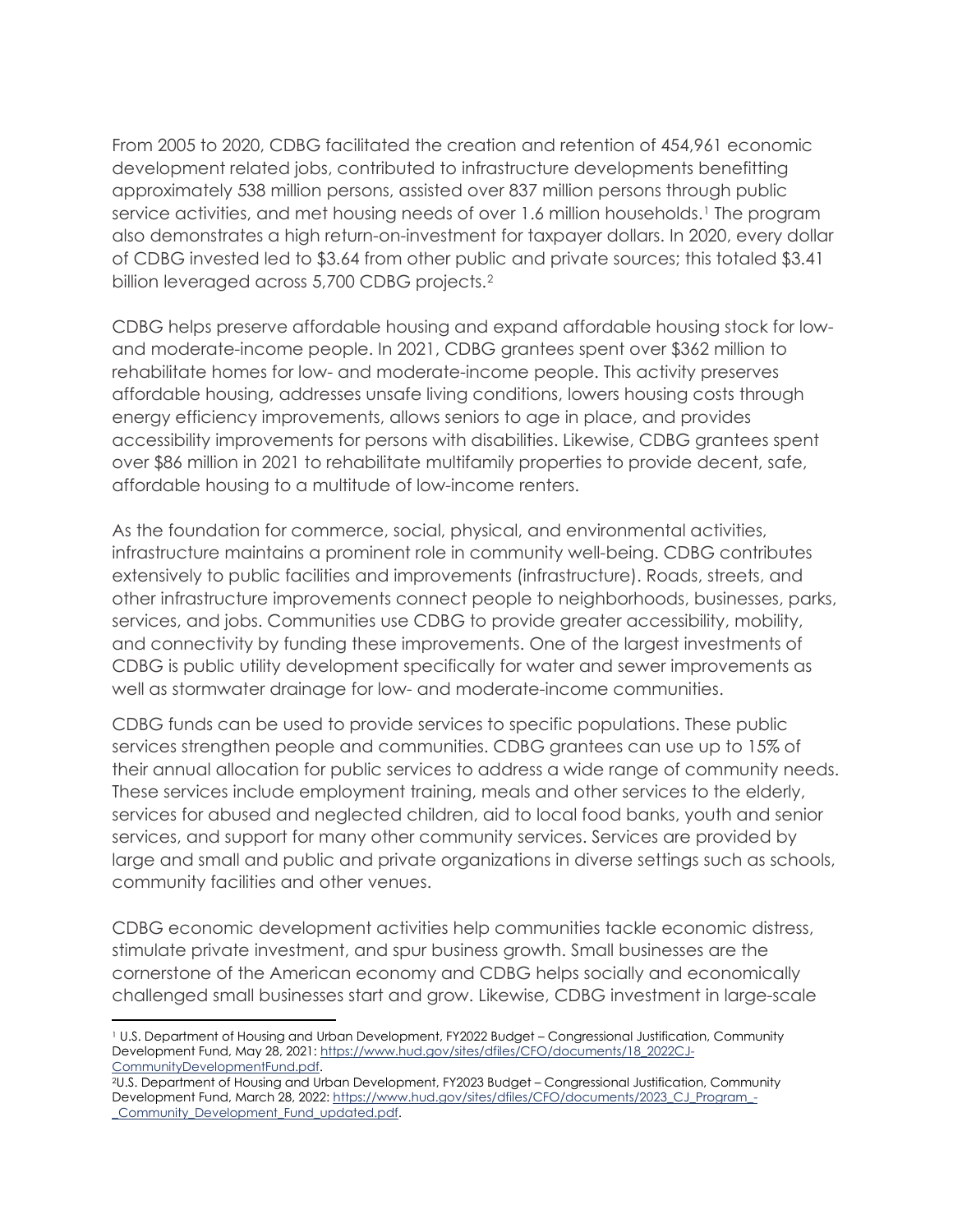commercial projects leads to area renewal, job creation and retention, and retention or creation of important businesses that serve to anchor a community and provide important services.

One of CDBG's greatest strengths is its ability to leverage other investments. As a flexible resource designed to accommodate local needs, CDBG often serves to match other sources of public and private funds. Program resources also help projects and services become reality providing gap funding to meet budget needs.

The CDBG program has meaningful impact in low- and moderate-income communities - advancing equity, providing a better quality of life for the program beneficiaries, and providing needed improvements and services to neighborhoods. While meaningful to communities nationwide, CDBG has experienced major cuts over time. Annual funding has declined substantially in recent decades with the program's latest appropriated level - \$3.3 billion in FY22 – \$150 million less than FY21 and far less than its highest mark of \$4.5 billion in FY95. As a result, fewer annual funds are available to drive local solutions to varying public-wide challenges.



## CDBG History: Funding, Inflation & the Number of Allocations

\*Each Total Annual Allocation from 1975 to 2020 has been adjusted for inflation to the value of the dollar in 2020 by using the annual average Consumer Price Index for the corresponding years. http://www.bls.gov/cpi. \*\* For the years 1975 through 1982, the data include 51 annual allocations for the Small Cities program, the predecessor

to the State CDBG Program, which later began in 1983. \*\* The number of actual grant agreements executed by HUD is typically less than the number of allocations because

grantees form approximately 35 joint grant agreements per year.

We call on Congress to provide robust funding for CDBG by providing at least \$4.2 billion for the program in FY 2023. Please feel free to contact Vicki Watson, National Community Development Association, [vwatson@ncdaonline.org](mailto:vwatson@ncdaonline.org) or Josh Shumaker, Council of State Community Development Agencies, [jshumaker@coscda.org](mailto:jshumaker@coscda.org) with any questions.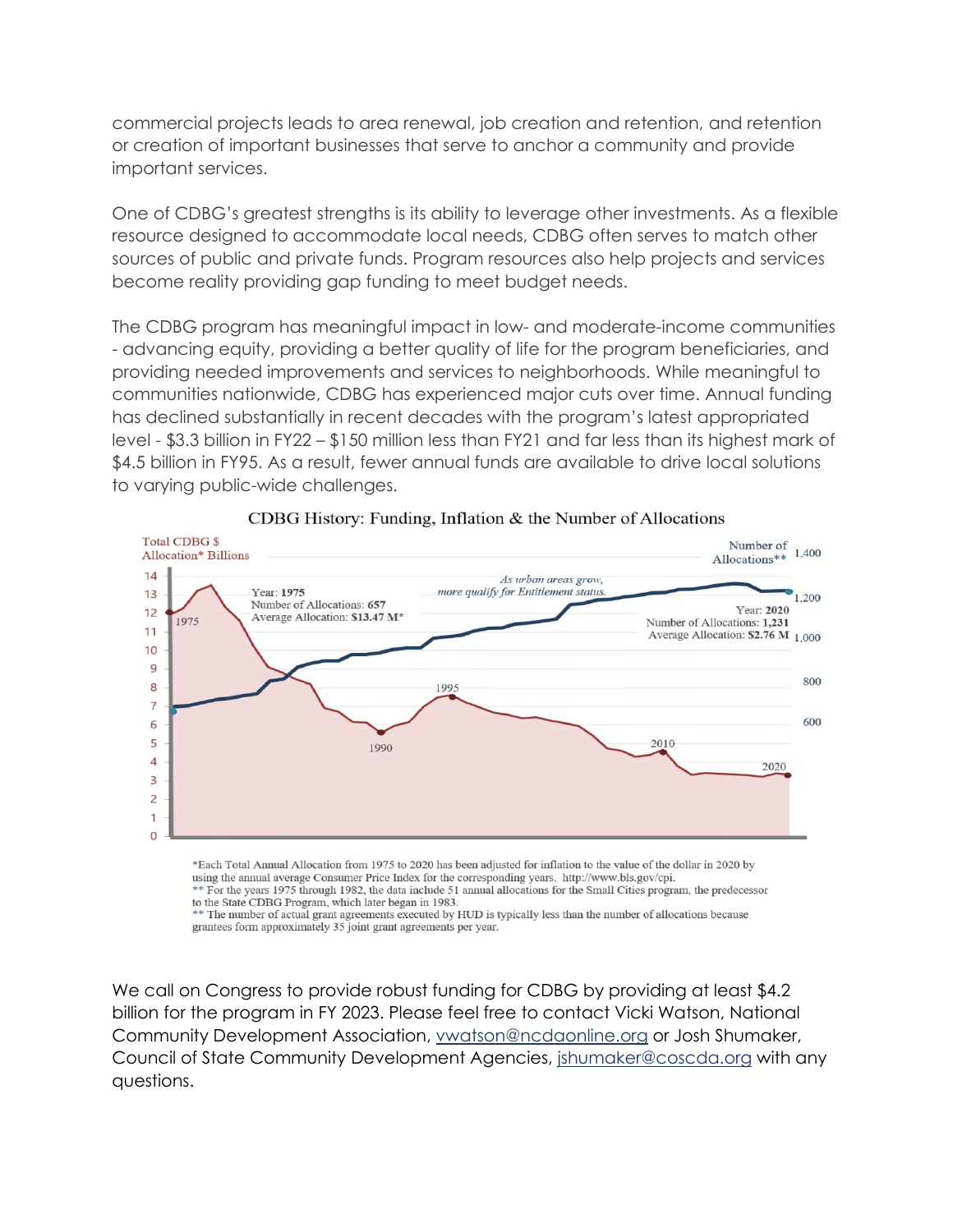## Sincerely,

American Library Association

American Planning **Association** 

Council of Large Public Housing Authorities

Council of State **Community** Development Agencies

Enterprise Community **Partners** 

Feeding America

Habitat for Humanity International

Heartland Alliance

Housing Assistance Council

International Code Council

International Economic Development Council

Local Initiatives Support Corporation

National Association for County Community and Economic Development

National Association for Latino Community Asset Builders

National Association of **Counties** 

National Association of Development **Organizations** 

National Association of Housing and Redevelopment Officials

National Association of Local Housing Finance Agencies

National Association of Regional Councils

National Community **Development** Association

National League of **Cities** 

National Main Street **Center** 

National NeighborWorks Association

National Recreation and Park Association

National Rural Water Association

National Urban League

Rebuilding Together

Rural Community Assistance Partnership

The Trust for Public Land

U.S. Conference of **Mayors** 

## YWCA USA

Southeast Alabama Regional Planning and **Development Commission** Dothan, AL

City of Florence, Alabama Florence, AL

Common Ground Shoals Florence, AL

Florence Housing Authority Florence, AL

Homeless Care Council of NW Alabama Florence, AL

Safeplace, Inc. Florence, AL

Saint Joseph Conference of Society of Saint Vincent de Paul Florence, AL

City of Gadsden Gadsden, AL

Dearborn Young Men's Christian Association Mobile, AL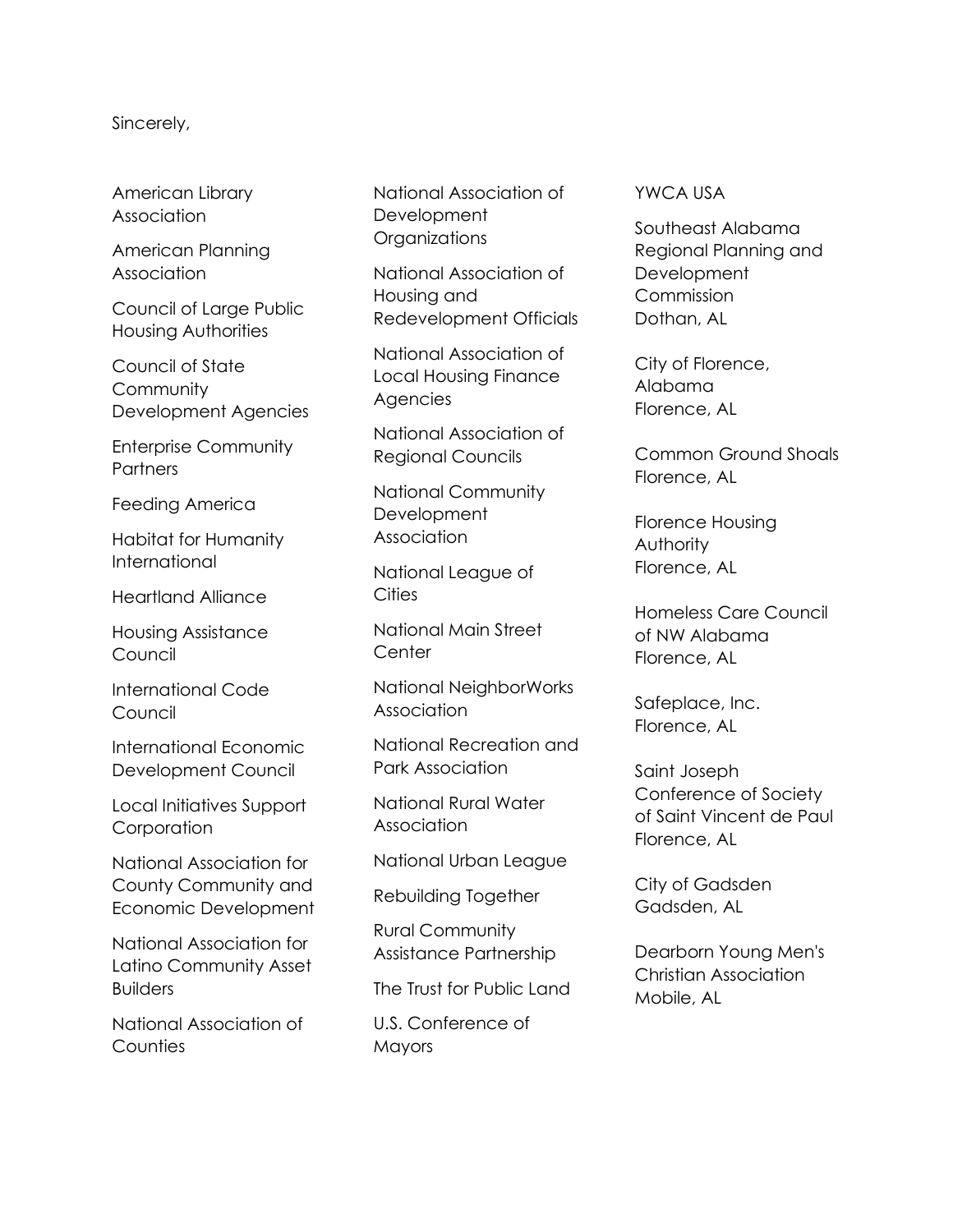Alabama Dept. of Economic and Community Affairs Montgomery, AL

City of Montgomery Montgomery, AL

City of Opelika Opelika, AL

Big Brothers Big Sisters of the Shoals, Inc. Sheffield, AL

City of Tuscaloosa Tuscaloosa, AL

City of Tuscaloosa, AL-Office of Community & Neighborhood Services Tuscaloosa, AL

White River Planning and Development District, Inc. Batesville, AR

Pine Street CommUnity Museum Conway, AR

City of Fayetteville, AR Fayetteville, AR

City of Fort Smith **Community Development** Fort Smith, AR

Northwest Arkansas Economic Development District, Inc. Harrison, AR

Hot Springs Community Development Advisory **Committee** Hot Springs, AR

West Central Arkansas Planning and Development District, Inc. Hot Springs, AR

Habitat for Humanity of Greater Jonesboro Jonesboro, AR

Hispanic Community Services Jonesboro, AR

Southwest Arkansas Planning and Development District,  $Inc.$ Magnolia, AR

City of North Little Rock **Community** Development Agency North Little Rock, AR

American Samoa **Government** Pago Pago, AS

American Samoa **Government** Department of **Commerce** Pago Pago, AS

Town of Jerome Jerome, AZ

Town of Jerome Jerome, AZ

City of Mesa Mesa, AZ

Santa Cruz County Nogales, AZ

Local Initiatives Support Corporation Phoenix Phoenix, AZ

City of Surprise Surprise, AZ

City of Tolleson Tolleson, AZ

Los Angeles County Development Authority Alhambra, CA

Opportunity Junction Antioch, CA

City of Chino Hills Chino Hills, Ca

City of Lakewood Lakewood, CA

Catholic Charities of Los Angeles Long Beach, CA

California Community Economic Development **Association** Los Angeles, CA

Local Initiatives Support Corporation Los Angeles Los Angeles, CA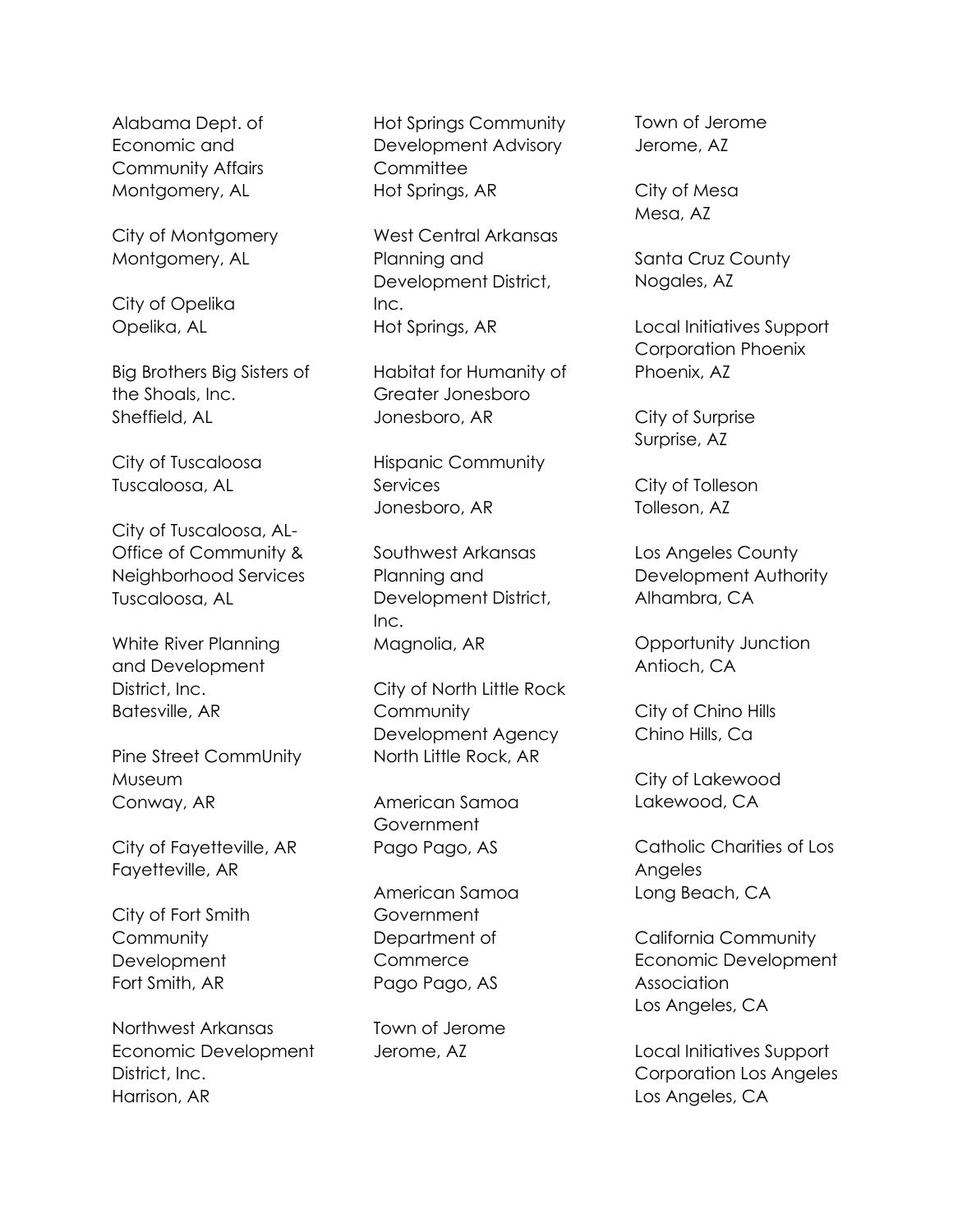R4 Capital LLC Newport Beach, CA

City of Oceanside-Housing and Neighborhood Services Oceanside, CA

Fair Housing Council of Riverside County, Inc. Riverside, CA

Transition House Santa Barbara, CA

City of Santa Maria Santa Maria, CA

City of Simi Valley Simi Valley, CA

Cabrillo Economic Development **Corporation** Ventura, CA

Girl Scouts of California's Central Coast Ventura, CA

Self-Help Enterprises Visalia, CA

City of Cathedral City Cathedral City, CA

Butte College Small Business Development **Center** Chico, CA

SBCS Chula Vista, CA City of Citrus Heights Citrus Heights, CA

Legal Services for Seniors Greenfield, CA

Antelope Valley Partners for Health Lancaster, CA

Topanga Youth Services Los Angeles, CA

City of Menifee Menifee, CA

Grounded Solutions Network Oakland, CA

Shelter From The Storm, Inc. (SFTS) Palm Desert, CA

Desert AIDS Project - DAP Health Palm Springs, CA

Local Initiatives Support Corporation San Diego San Diego, CA

Health Mobile Santa Clara, CA

Samuel Dixon Family Health Center, Inc. VALENCIA, CA

City of Colorado Springs Colorado Springs, CO

Safe Shelter of St. Vrain Valley Longmont, CO

Eastern Rio Blanco Metropolitan Recreation and Park District Meeker, CO

Local Initiatives Support **Corporation Connecticut** Hartford, CT

Town of Stratford Stratford, CT

Pacific House, Inc Stamford, CT

Americans for the Arts Washington, DC

Coalition for Non Profit Housing and Economic **Development** Washington, DC

Local Initiatives Support Corporation District of **Columbia** Washington, DC

National Alliance of Community Economic **Development Associations** Washington, DC

Washington Area Community Investment Fund Washington, DC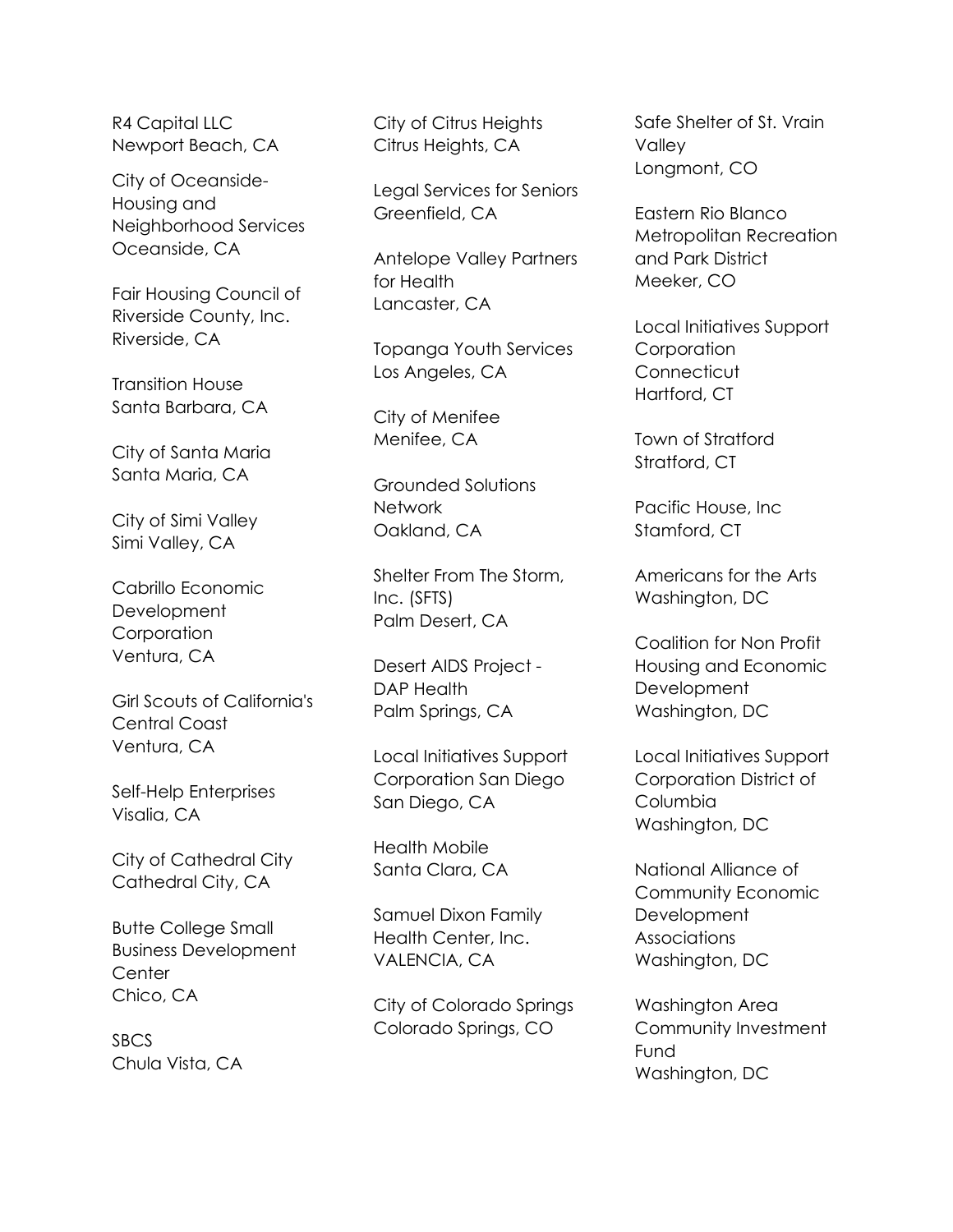New Frontiers of Saint Petersburg, Inc Clearwater, FL

City of Cocoa Cocoa, FL

Achievement Centers for Children & Families Delray Beach, FL

City of Hollywood Hollywood, FL

Florida Alliance for Community Solutions, Inc. Jacksonville, FL

Local Initiatives Support Corporation Jacksonville Jacksonville, FL

Metro North Community Development Corp. Jacksonville, FL

Allapattah Community Action, Inc Miami, FL

City of Miami Miami, FL

South Florida **Community** Development Coalition Miami, FL

Thelma Gibson Health Initiative, Inc. Miami, FL

Women in Transition of South Florida, Inc. Miami, FL

Emerald Coast Regional Council Pensacola, FL

City of Pompano Beach Pompano Beach, FL

Boley Centers, Inc St. Petersburg, FL

City of St. Petersburg St. Petersburg, FL

New Frontiers, Inc St. Petersburg, FL

Apalachee Regional Planning Council Tallahassee, FL

Neighborhood Renaissance, Inc. West Palm Beach, FL

SOWEGA Rising Albany, GA

Boys & Girls Clubs of America Atlanta, GA

Georgia Advancing Communities Together, Inc. Atlanta, GA

Lovejoy City Garden Lovejoy, GA

Gateway Regional Council, Corp. Mableton, GA

Central Georgia Council, Boy Scouts of America #096 Macon, GA

Crisis Line & Safe House of Central Georgia, Inc. Macon, GA

Family Advancement **Ministries** Macon, GA

Family Counseling Center of Central Georgia, Inc. Macon, GA

Field of Hope, Inc. Macon, GA

HomeFirst Housing Resource Services, Inc. Macon, GA

Macon Bibb County Economic Opportunity Council, Inc. Macon, GA

Meals on Wheels of Middle Georgia Macon, GA

River Edge Behavioral Health, Inc. Macon, GA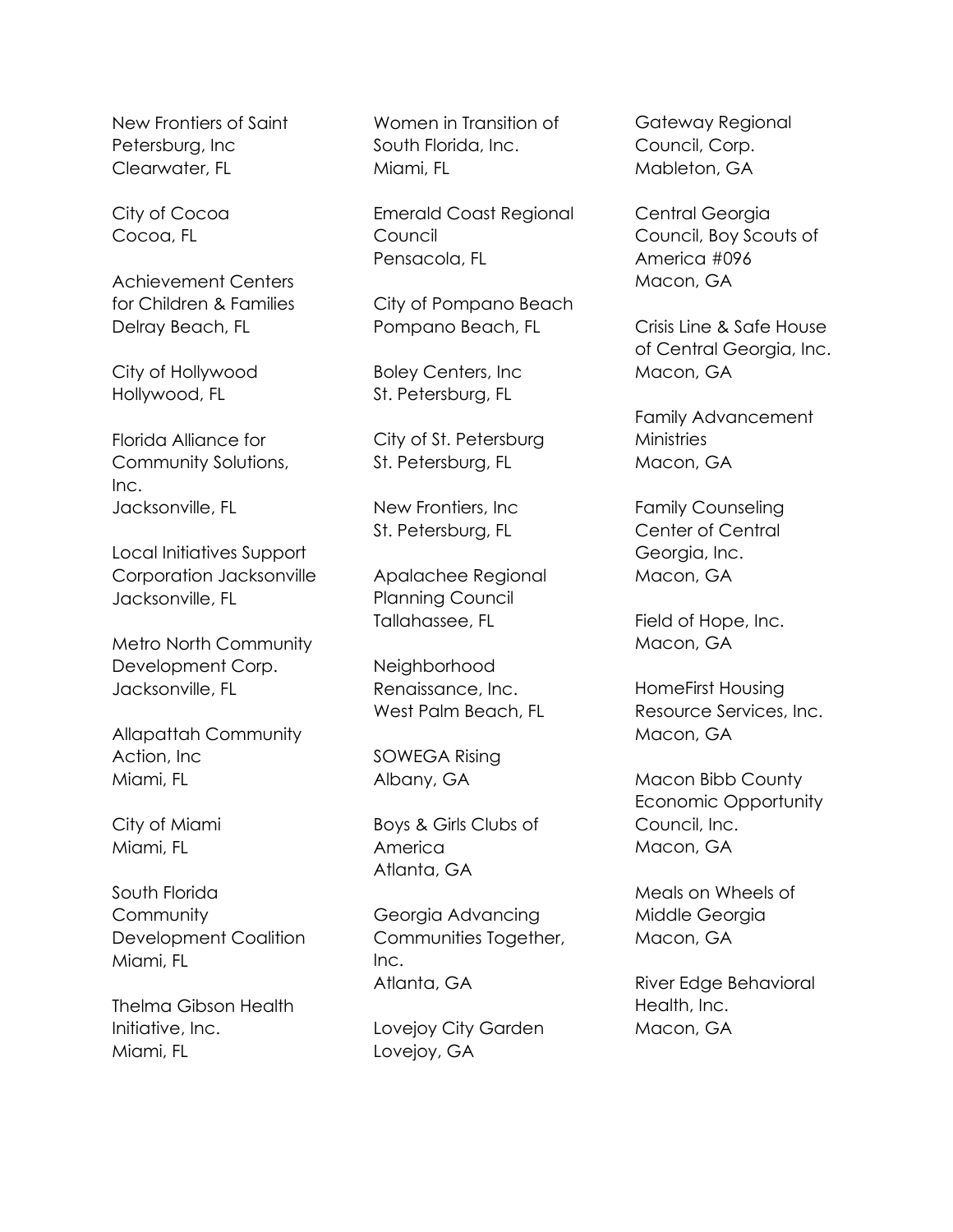The Mentors Project of Bibb County, inc. Macon, GA

City of Marietta Marietta, GA

Georgia Alliance to End Homeless Marietta, GA

Hearts to Nourish Hope Riverdale, GA

Community Outreach Service Center Warner Robins, GA

Rebuilding Together Warner Robins, Inc Warner Robins, GA

**Terracon** Warner Robins, GA

HOPE Services Hawaii, Inc. Hilo, HI

Hawaiʻi Alliance for Community-Based Economic Development Honolulu, HI

Iowa Association of Councils of **Governments** Atlantic, IA

Vera French Mental Health Cent Davenport, IA

Big Brothers Big Sisters of Johnson County Iowa City, IA

Charitable Assistance to the Community's Homeless Boise, ID

Mayor's Office, City of Boise Boise, ID

Clearwater Economic Development Association Lewiston, ID

Aid For Friends, Inc. Pocatello, ID

City of Pocatello Pocatello, ID

Sertoma Centre, Inc. Alsip, IL

**Clearbrook** Arlington Heights, IL

Village of Berkeley Berkeley, IL

Chicago Children's Advocacy Center Chicago, IL

Chicago Urban League Chicago, IL

Habitat for Humanity Chicago Chicago, IL

Housing Authority of Cook County Chicago, IL

Local Initiatives Support Corporation Chicago Chicago, IL

United Cerebral Palsy Seguin of Greater Chicago Cicero, IL

Connections for the Homeless Evanston, IL

Village of Evergreen Park Evergreen Park, IL

Aspire Hillside, IL

Boys & Girls Clubs of the Mississippi Valley Moline, IL

Village of Oak Park Oak Park, IL

Journeys | The Road Home Palatine, IL

Partners for our **Communities** Palatine, IL

Local Initiatives Support Corporation of Central Illinois Peoria, IL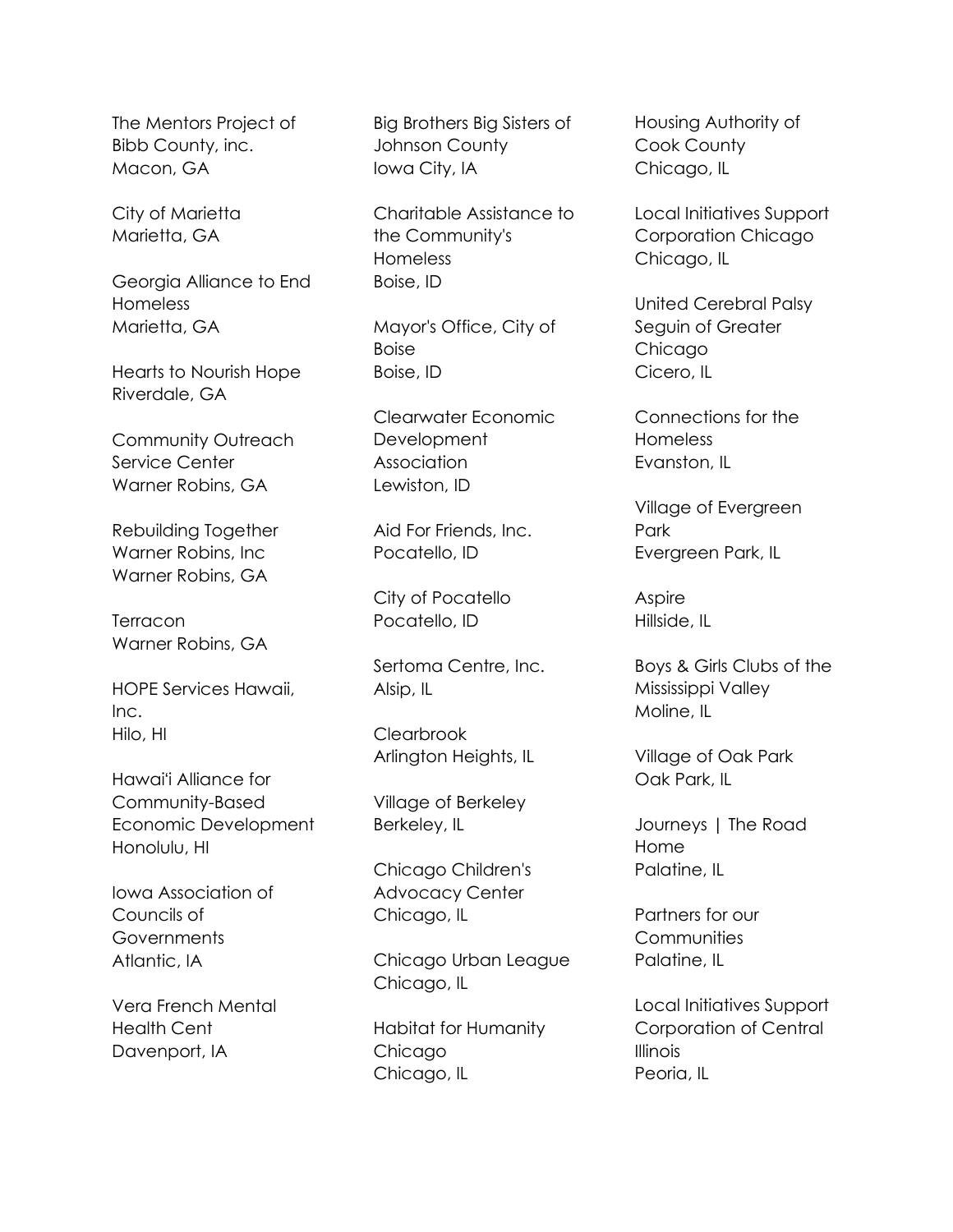Orchard Village Skokie, IL

City of Urbana Urbana, IL

Edwin Hancock Engineering Company Westchester, IL

Local Initiatives Support Corporation Indianapolis Indianapolis, IN

Prosperity Indiana Indianapolis, IN

Near Northwest Neighborhood, Inc. South Bend, IN

Blue Star Investments Hutchinson, KS

YARD & Company Bellevue, KY

City of Covington, KY Covington, KY

The Center for Great Neighborhoods Covington, KY

City of Greenville Greenville, KY

Local Initiatives Support Corporation Louisville Louisville, KY

Metro United Way Louisville Louisville, KY

ReNewport Newport, KY

FAHE Berea, KY

City of Baton Rouge, Parish of East Baton Rouge Office of **Community Development** Baton Rouge, LA

City of Bogalusa Bogalusa, LA

Alembic Community **Development** New Orleans, LA

Louisiana Fair Housing Action Center New Orleans, LA

Providence Community Housing New Orleans, LA

Inner City Entrepreneur Institute Shreveport, LA

Theatre of the Performing Arts of **Shreveport** Shreveport, LA

Town of Arlington Arlington, MA

The Literacy Center Attleboro, MA

City of Boston Boston, MA

Inversant Boston, MA

Jamaica Plain Centre/South Main **Streets** Boston, MA

Local Initiatives Support Corporation Boston Boston, MA

Mass Association of CDCs Boston, MA

Asian Task Force Against Domestic Violence (ATASK) Boston, MA

City of Gardner Gardner, Ma

**Community Development** Corporation of South Berkshire Great Barrington, MA

Girls Inc. of the Valley Holyoke, MA

Greater Holyoke YMCA Holyoke, MA

Nuestras Raices, Inc Holyoke, MA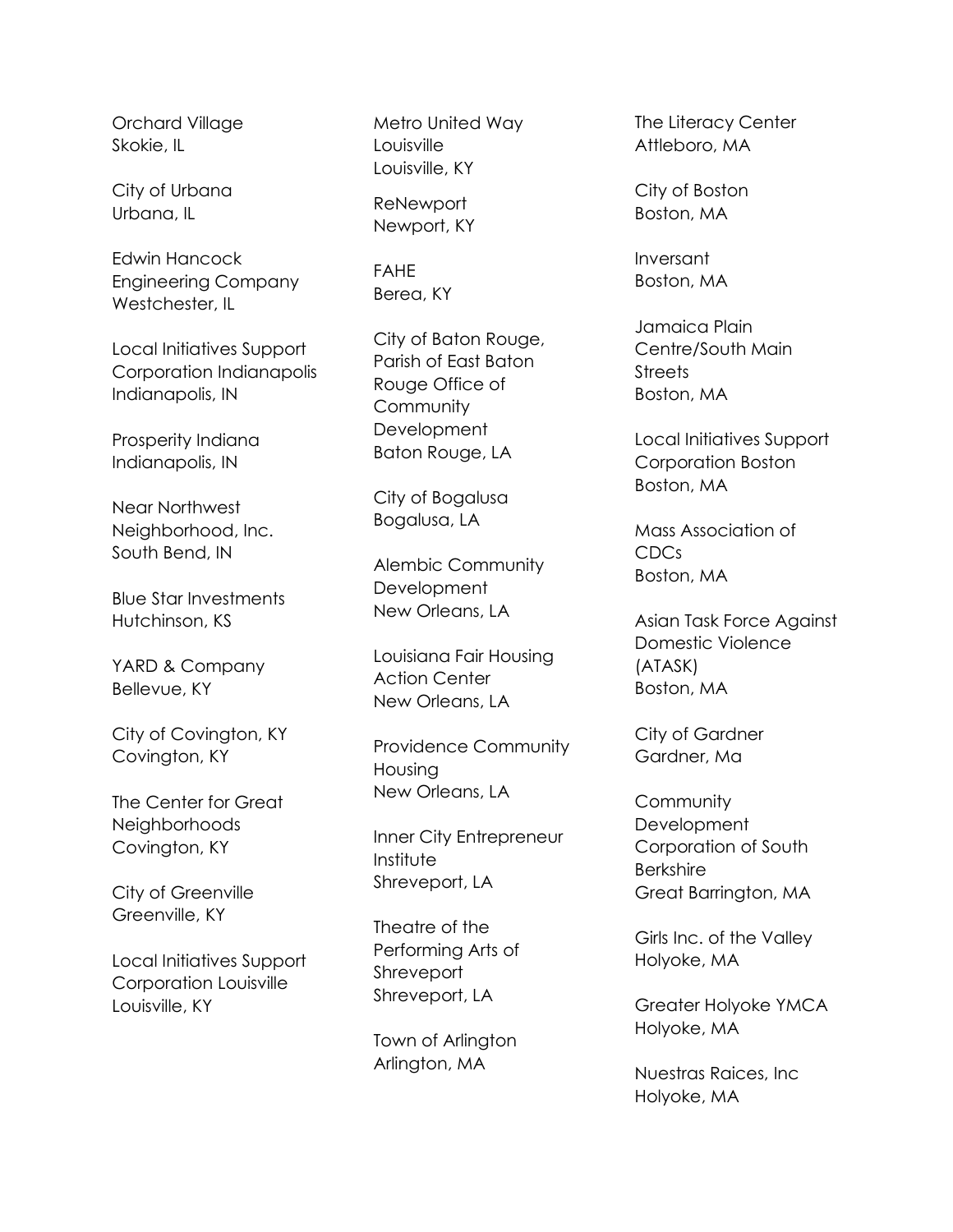The Community Education Project Holyoke, MA

City of Lawrence Lawrence, MA

Lawrence CommunityWorks Lawrence, MA

Acre Family Child Care Lowell, MA

Boys & Girls Club of Greater Lowell Lowell, MA

City of Lowell Lowell, MA

Coalition for a Better Acre Lowell, MA

Community Teamwork, Inc. Lowell, MA

Dwelling House Of Hope INC Lowell, MA

Eastern Bank Lowell, MA

Eliot Presbyterian Church Lowell, MA

Lowell Litter Krewe Lowell, MA

Lowell Parks and Conservation Trust Lowell, MA

Lowell Votes Lowell, MA

MAPS Lowell, MA

Merrimack Valley Food Bank Lowell, MA

Merrimack Valley Housing Partnership Lowell, MA

Mill City Grows Lowell, MA

Open Pantry of Greater Lowell Lowell, MA

Project LEARN, Inc. Lowell, MA

RARA Lowell, MA

Recreational Adult Resource Association Lowell, MA

THRIVE Communities of **Massachusetts** Lowell, MA

Young Women's Christian Association of Lowell, Inc. Lowell, MA

Housing Families Inc. Malden, MA

City of Medford Medford, MA

Medford City Council Medford, MA

Medford Council on Aging Medford, Ma

West Medford Community Center Medford, MA

City of Peabody Peabody, MA

City of Pittsfield Pittsfield, MA

The Brien Center for Mental Health and Substance Abuse Services, Inc. Pittsfield, MA

American Credit Counseling Service, Inc. Plainville, MA

City of Quincy Quincy, MA

Bentley Academy Innovation School Salem, MA

Boys & Girls Club of Greater Salem Salem, MA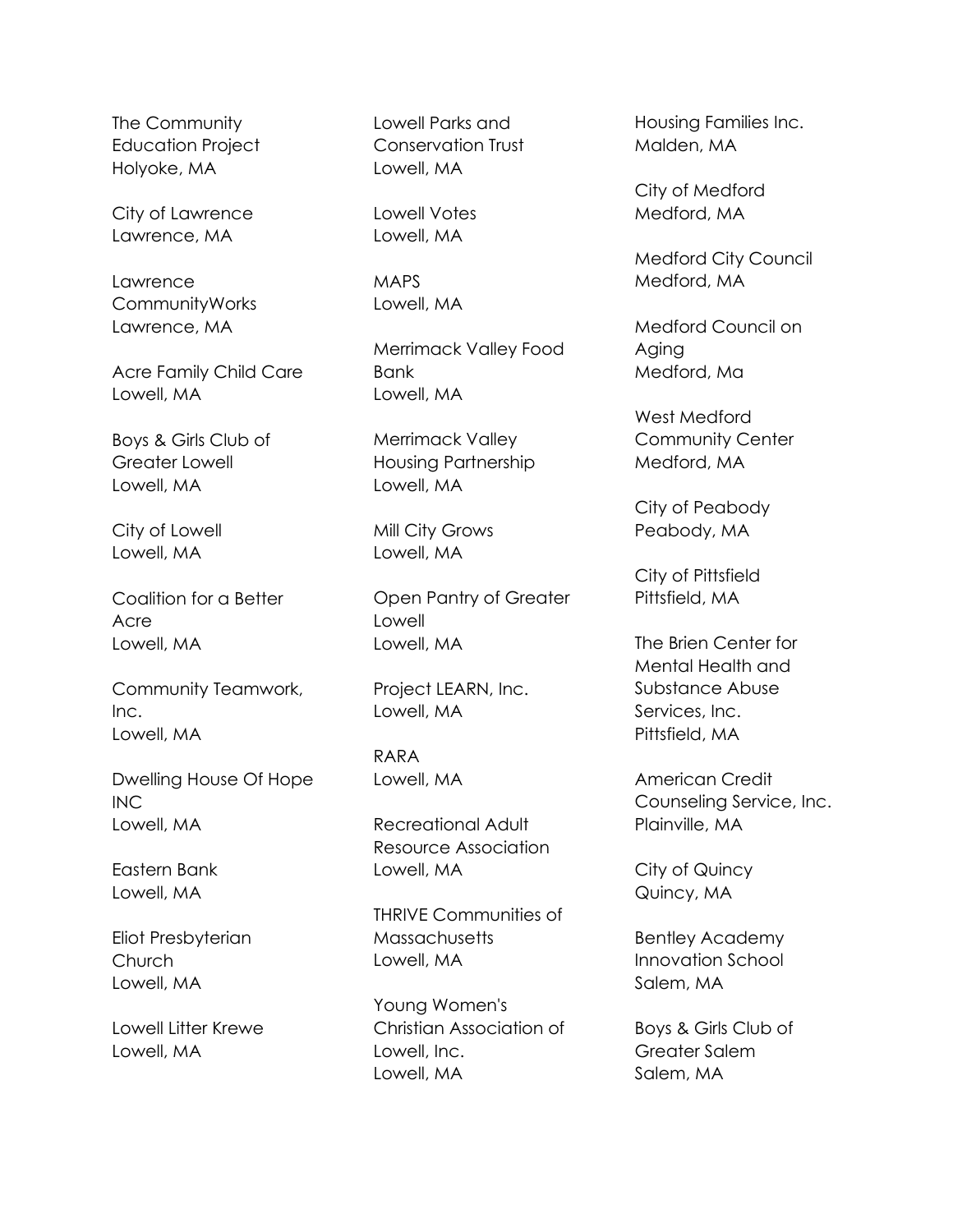Catholic Charities North Salem, MA

City of Salem, Department of Planning & Community **Development** Salem, MA

Disability Resource Center, Inc. Salem, MA

Northshore CDC Salem, MA

Salem Main Streets Salem, MA

Salem Police **Department** Salem, MA

The North Shore Moving **Market** Salem, MA

S.C.M. Community **Transportation** Corporation Somerville, MA

St. Pauls Soup Kitchen, Inc. Tewksbury, MA

Domus Incorporated Westfield, MA

Habitat for Humanity of Greater Lowell Westford, MA

City of Worcester Worcester, MA

YMCA of Central **Massachusetts** Worcester, MA

RoundStone Group Bethesda, MD

St. Ann's Center for Children, Youth and Families Hyattsville, MD

ArtVan Bath, ME

Seeds of Hope Neighborhood Center Biddeford, ME

Town of Brunswick Brunswick, ME

Northern Maine Development Commission Caribou, ME

Maine Development Foundation, Maine Downtown Center Hallowell, ME

Musco Kennebunk, ME

City of Lewiston Lewiston, ME

LearningWorks Portland, ME

Town of Weston Weston, ME

Architecture+Design, Inc. Battle Creek, MI

DeTour Village Economic Development Corporationrporation De Tour Village, MI

Detroit Affordable Housing and Homelessness Task Force Detroit, MI

Local Initiatives Support Corporation Detroit Detroit, MI

Rieanna Stewart Detroit, MI

Local Initiative Support Corporation Flint Flint, MI

Western Upper Peninsula Planning and Development Region **Commission** Hancock, MI

Landscape Architect Holland, MI

Local Initiatives Support Corporation Kalamazoo Kalamazoo, MI

Habitat for Humanity Menominee River Kingsford, MI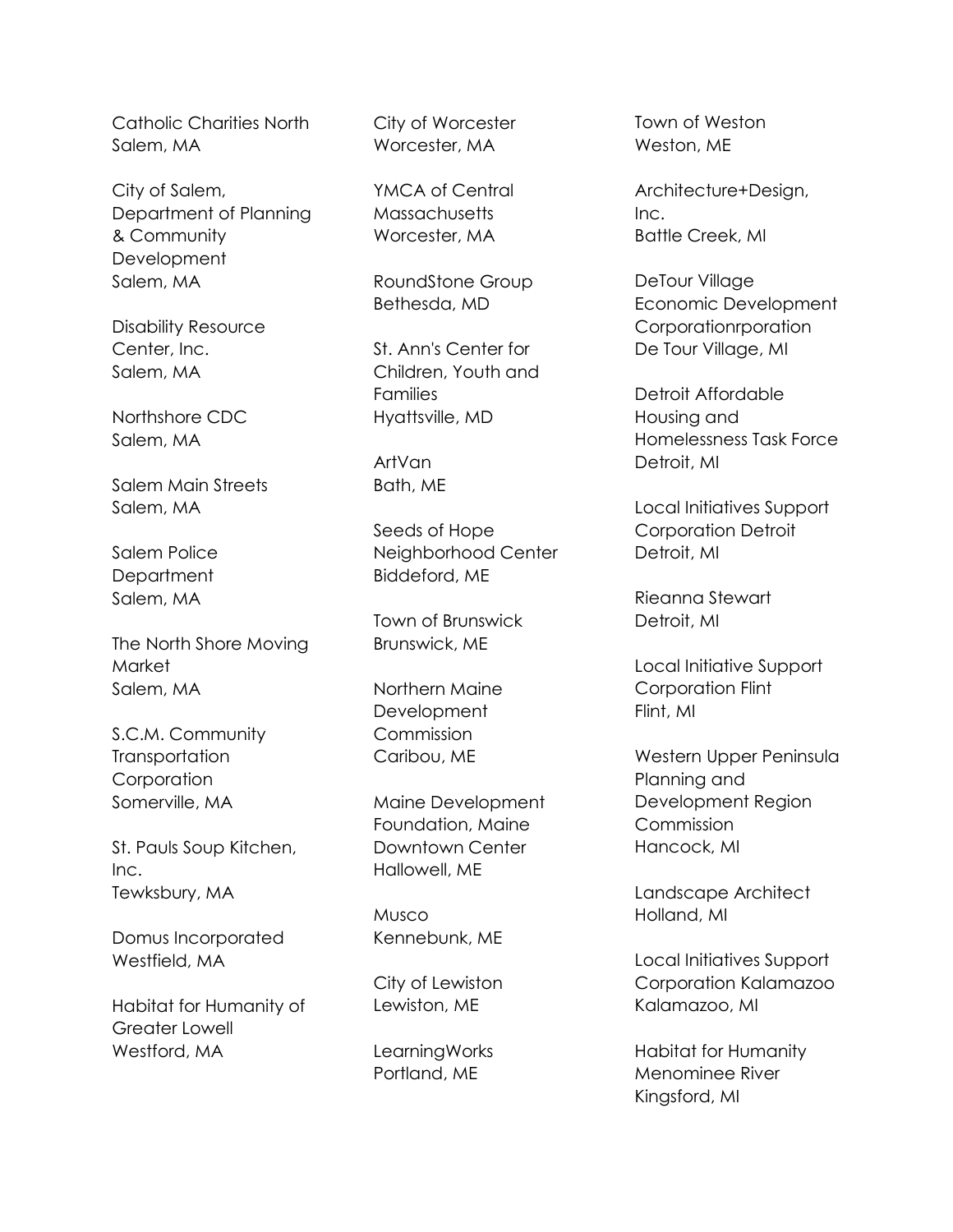Lapeer Housing Commission & City of Lapeer Lapeer, MI

Redford Township, **Michigan** Redford, MI

Rescue Ministries Saginaw, MI

Economic Development Corporation of Sault Ste Marie Sault Sainte Marie, MI

City of Westland Westland, MI

Upper Minnesota Valley Regional Development **Commission** Appleton, MN

City of Duluth Duluth, MN

City of Mahnomen Mahnomen, MN

Minnesota Valley Action Council Mankato, MN

**Metropolitan** Consortium of Community Developers Minneapolis, MN

Dayton's Bluff Neighborhood Housing **Services** Saint Paul, MN

Shakopee Chamber and Visitors Bureau Shakopee, MN

Local Initiative Support Corporation Twin Cities St. Paul, MN

Washington County **Community** Development Agency Woodbury, MN

Bootheel Regional Planning Commission Dexter, MO

City of Florissant Florissant, MO

Harry S Truman Coordinating Council Joplin, MO

Local Initiatives Support Corporation Greater Kansas City Kansas City, MO

Missouri Association of Councils of Government Liberty, MO

Northwest Missouri Regional Council of **Governments** Maryville, MO

North East Community Action Corporation O'Fallon, MO

Ozark Foothills Regional Planning Commission Poplar Bluff, MO

Southwest Missouri Council of Governments (SMCOG) Springfield, MO

St. Louis Community Credit Union St. Louis, MO

DeSales Community **Development** St. Louis, MO

Hamilton Heights St. Louis, MO

Midland States Bank St. Louis, MO

St. Louis Association of **Community** Organizations St. Louis, MO

U.S. Green Building Council-Missouri Gateway Chapter St. Louis, MO

Green Hills Regional Planning Commission Trenton, MO

Deliver Me Senior Support Jackson, MS

Missoula Housing Authority Missoula, MT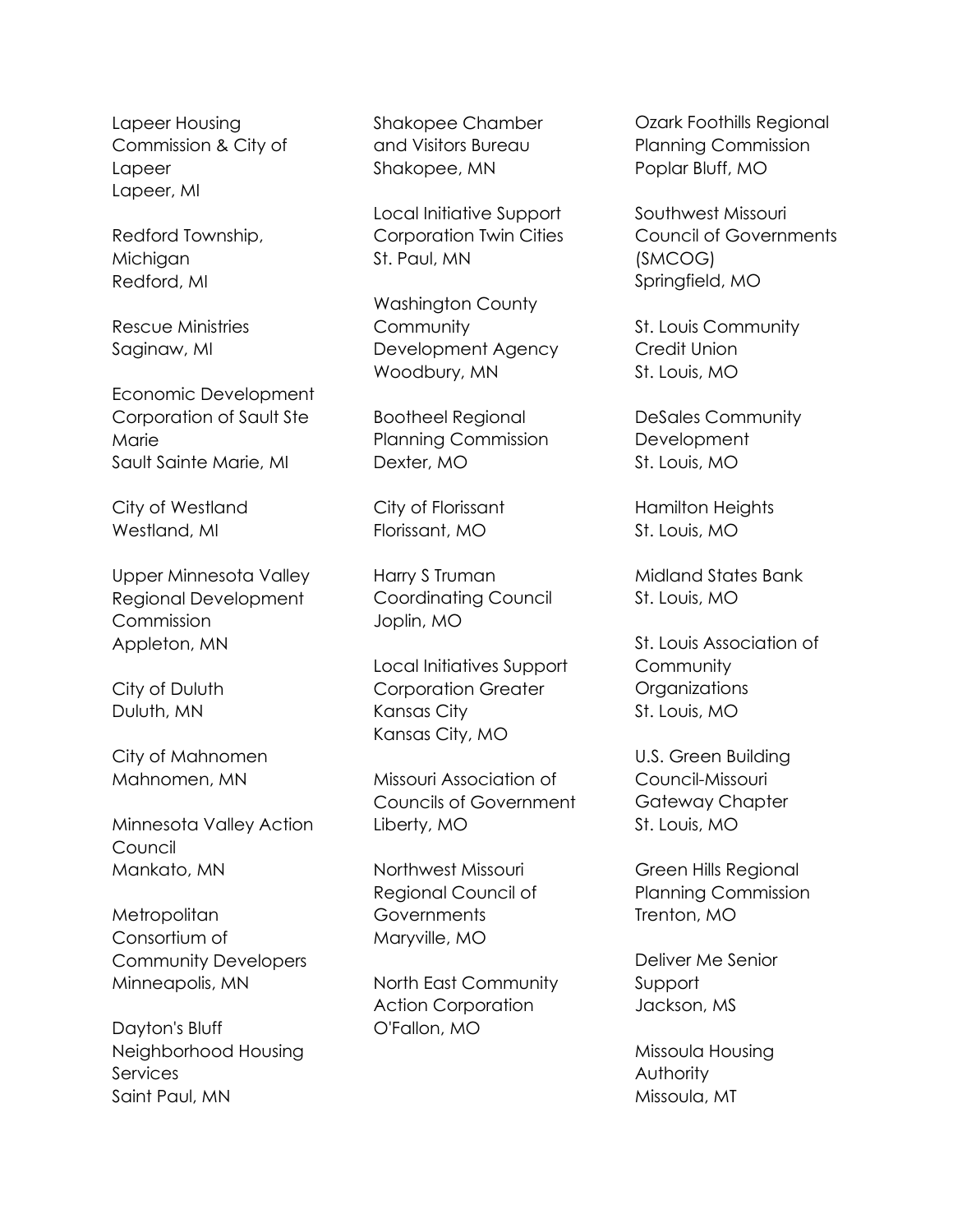Town of Chapel Hill, NC Chapel Hill, NC

E-Fix Development Corp Charlotte, NC

Local Initiatives Support Corporation Charlotte Charlotte, NC

Pitt County Council on Aging, Inc. Greenville, NC

Henderson County Habitat for Humanity Hendersonville, NC

Housing Authority of the City of High Point High Point, NC

Beyond Shelter, Inc. Fargo, ND

City of Fargo Fargo, ND

Lake Agassiz Development Group Fargo, ND

Columbus Bank and Trust Company Columbus, NE

F&M Bank West Point, NE

Amoskeag Health Manchester, NH

Boys & Girls Club of **Manchester** Manchester, NH

City Year New Hampshire Manchester, NH

Helping Hands Outreach Ministries, Inc. Manchester, NH

Manchester Community Resource Center, Inc Manchester, NH

The Salvation Army Manchester, NH

Meals on Wheels of Hillsborough County Merrimack, NH

The Front Door Agency, Inc. Nashua, NH

Newmarket Housing Authority Newmarket, NH

AIDS Response Seacoast Portsmouth, NH

Northeast Credit Union Portsmouth, NH

Portsmouth Housing Authority Portsmouth, NH

Seacoast Community School Portsmouth, NH

Urban League of Union **County** Elizabeth, NJ

Finance Department Jersey City, NJ

Hudson County, New Jersey Jersey City, NJ

Jersey City Connections Inc - Hudson Pride **Center** Jersey City, NJ

Region Nine Housing **Corporation** New Brunswick, NJ

Local Initiatives Support Corporation Greater Newark Newark, NJ

Urban League of Essex **County** Newark, NJ

Dept. of Consumer Affairs/State of New **Jersey** North Brunswick, NJ

The Supportive Housing Association of New Jersey South Orange, NJ

Homes For All, Inc. Toms River, NJ

The Bridge Inc. West Caldwell, NJ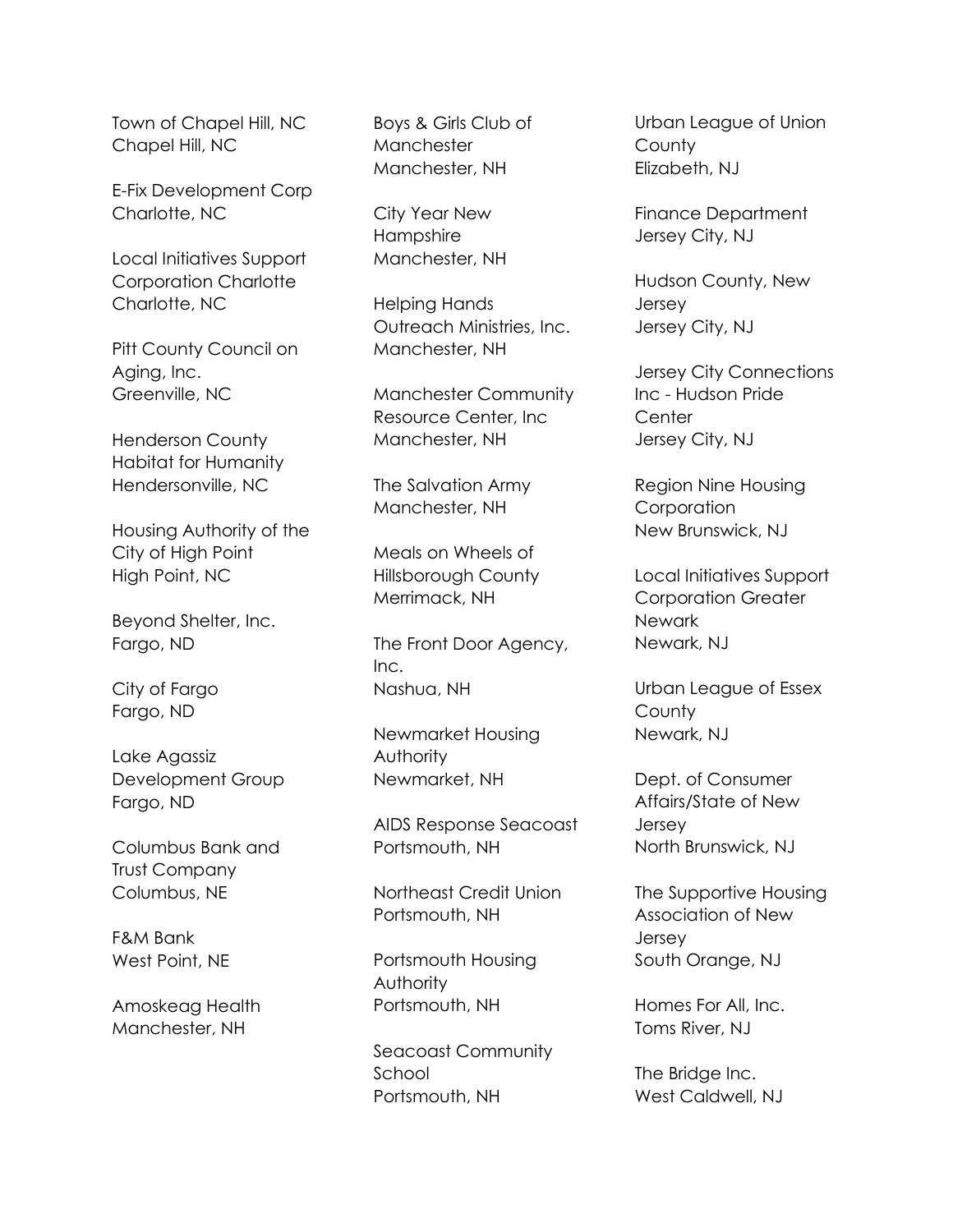Groundwork Studio Albuquerque, NM

Southwest Neighborhood Housing Serv Albuquerque, NM

Southeastern New Mexico Economic **Development** District/Council of **Governments** Roswell, NM

Kitchen Angels Santa Fe, NM

ArtPartners/Tsehaya and Company Albany, NV

Giving Life Ministries Henderson, NV

Clark County Social Service Las Vegas, NV

Rebuilding Together Southern Nevada Las Vegas, NV

Albany Community Development Agency Albany, NY

Arbor Hill Development **Corporation** Albany, NY

Boys & Girls Clubs of the Capital Area Albany, NY

Dudley Enterprises **Unlimited** Albany, NY

Long Island Housing Services, Inc. Bohemia, NY

CAMBA and CAMBA Housing Ventures Brooklyn, NY

Local Initiatives Support Corporation Western New York Buffalo, NY

Town of Cheektowaga Cheektowaga, NY

Town of Brookhaven Farmingville, NY

Orange County, New York Goshen, NY

Town of Hamburg, NY Hamburg, NY

Economic Development & Planning, Suffolk **County** Hauppauge, NY

Town of Highlands Highland Falls, NY

International WELL Building Institute New York, NY

Local Initiatives Support Corporation NYC New York, NY

UHAB New York, NY

Habitat for Humanity of Greater Newburgh Newburgh, NY

Johnson Park Center (JPC) Utica, NY

Fair Housing Contact Service Inc. Akron, OH

Avondale Development **Corporation** Cincinnati, OH

Cincinnati Northside Community Urban Redevelopment **Corporation** Cincinnati, OH

College Hill CURC Cincinnati, OH

Community Matters Cincinnati, OH

Local Initiatives Support Corporation Greater **Cincinnati** Cincinnati, OH

Price Hill Will Cincinnati, OH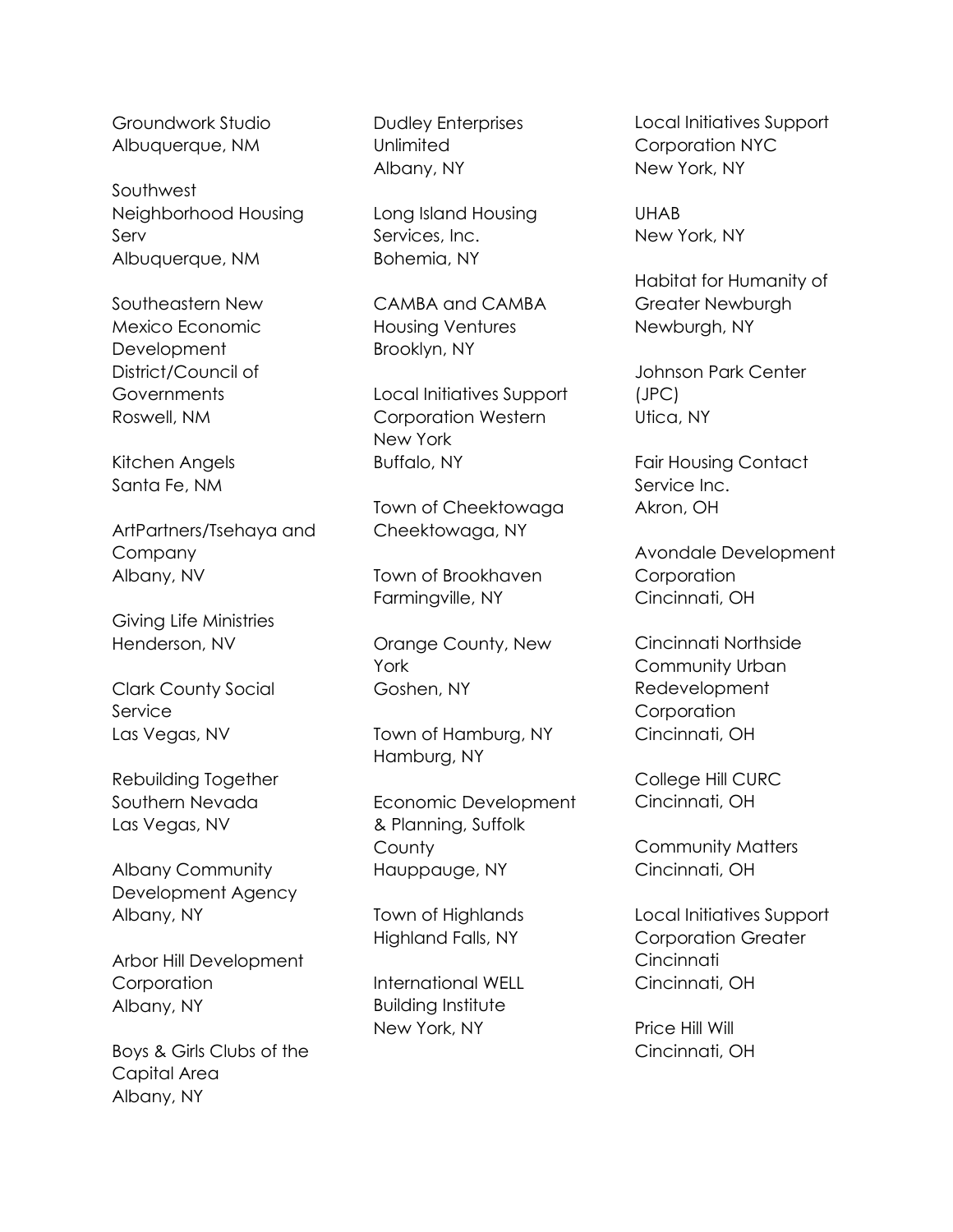Seven Hills Neighborhood Houses Cincinnati, OH

The Port of Greater Cincinnati Development Authority Cincinnati, OH

Cleveland Neighborhood Progress Cleveland, OH

Housing Research & Advocacy Center dba Fair Housing Center for Rights & Research Cleveland, OH

Local Initiatives Support Corp Cleveland Cleveland, OH

Home Repair Resource **Center** Cleveland Heights, OH

City of Columbus Columbus, OH

Ohio CDC Association Columbus, OH

City of Eastlake Eastlake, OH

Lorain County Urban League Elyria, OH

Euclid Development **Corporation** Euclid, OH

Habitat for Humanity of Findlay Hancock County Findlay, OH

City of Maple Heights Maple Heights, OH

City of Newark Newark, OH

Local Initiatives Support Corporation Toledo Toledo, OH

Town of Ames AMES, OK

Billings Public Works **Authority** Billings, OK

Town of Braman Braman, OK

Bethesda, Inc. Norman, OK

City of Perry Perry, OK

City of Tulsa Tulsa, OK

Town of Wakita Wakita, OK

Northeast Oregon Economic Development **District** Enterprise, OR

Center for NonProfit Legal Services Medford, OR

Boys and Girls Aid Portland, OR

Housing Oregon Portland, OR

REACH Community **Development** Portland, OR

Unlimited Choices, Inc. Portland, OR

CCD Business **Development Corporation** Roseburg, OR

Habitat for Humanity of Beaver County Beaver Falls, PA

Local Initiatives Support **Corporation** Philadelphia Philadelphia, PA

Rebuilding Together Philadelphia Philadelphia, PA

East Liberty Development Inc Pittsburgh, PA

Pennsylvania Recreation and Park Society State College, PA

Chester County Department of Human **Services** West Chester, PA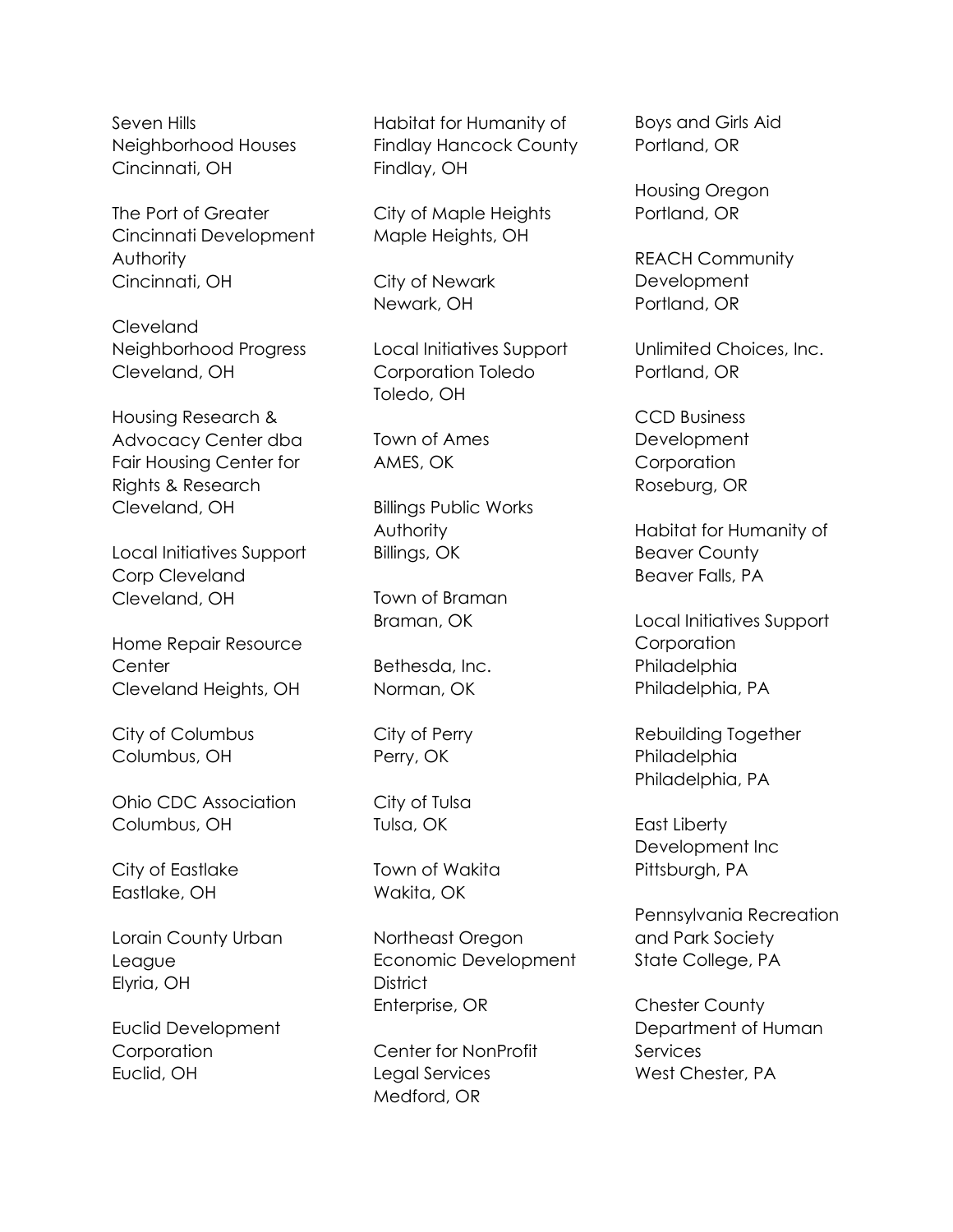One Stop Career Center of Puerto Rico, Inc. San Juan, PR

Tap-In (Touch a Person In Need) Barrington, RI

Aldersbridge **Communities** East Providence, RI

Boys & Girls Club of East Providence, Inc. East Providence, RI

City of East Providence, RI East Providence, RI

**Community** Development Office East Providence, RI

East Providence Area Chamber of Commerce East Providence, RI

East Providence Housing Authority East Providence, RI

Foster Forward East Providence, RI

The Boys & Girls Club of East Providence East Providence, RI

Trinity Tabernacle Church, Inc. East Providence, RI City of Providence Providence, RI

Clothes to Kids RI, Inc. Providence, RI

Day One Providence, RI

Family Service of Rhode Island Providence, RI

Local Initiatives Support Corporation Rhode Island Providence, RI

Rhode Island Philharmonic Orchestra & Music School Providence, RI

Good Neighbors Riverside, RI

Fast Forward Columbia, SC

Habitat For Humanity of Berkeley County Goose Creek, SC

Habitat for Humanity of Greenville County Greenville, SC

Local Initiatives Support Corporation Upstate SC Greenville, SC

City of Lancaster Lancaser, SC

South Carolina Association for Community Economic **Development** North Charleston, SC

Habitat for Humanity of York County Rock Hill, SC

City of Union Union, SC

Lowcountry Council of **Governments** Yemassee, SC

Neighborhood Housing Services of the Black Hills, Inc DBA NeighborWorks® Dakota Home Resources Deadwood, SD

Big Brothers Big Sisters of the Brazos Valley College Station, Texas

Bridges of Williamson County - Bridges Domestic Violence **Center** Franklin, TN

Boys & Girls Club of Jackson-Madison, Inc. Jackson, TN

City of Knoxville Knoxville, TN

City of Memphis Memphis, TN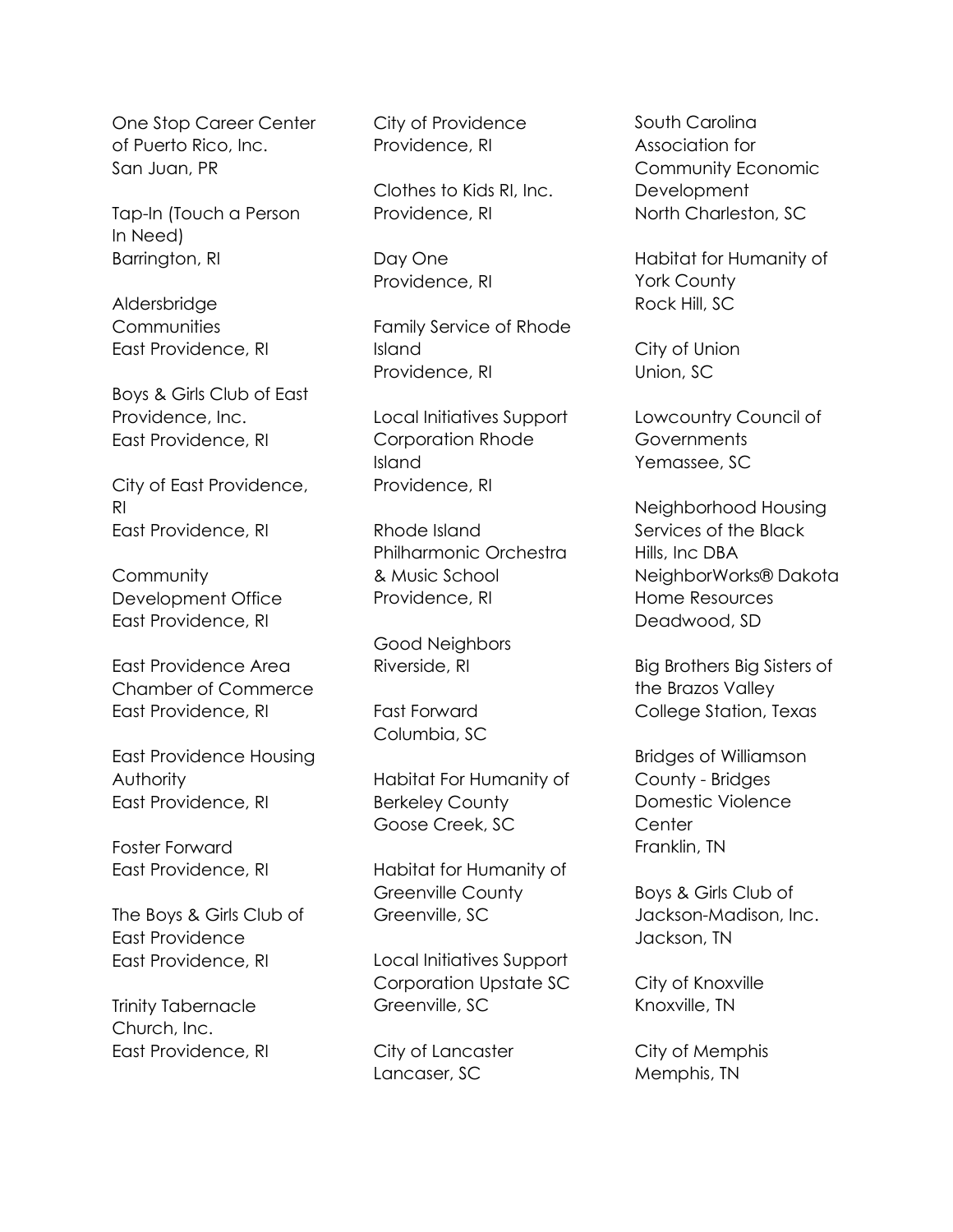Local Initiatives Support Corporation Memphis Memphis, TN

South Central Tennessee Development District Mt. Pleasant, TN

Middle Tennessee Emergency Physicians Murfreesboro, TN

City of Amarillo, **Community Development** Amarillo, TX

Brazoria County **Community Development** Angleton, TX

Advocates for Special People Arlington, TX

Dental Health for Arlington, Inc. Arlington, TX

Mission Metroplex Inc. Arlington, TX

Arlington Life Shelter Arlington, TX

ARCIT (Association of Rural Communities in Texas) Austin, TX

Habitat for Humanity Austin Austin, TX

City of Bowie, Texas Bowie, TX

Brisky & Perez Insurance, Higginbotham Partner Brownsville, TX

Brownsville Society for Crippled Children, Inc. - Moody Clinic Brownsville, TX

Moody Clinic Brownsville, TX

Brazos Valley Food Bank Inc Bryan, TX

North Oakwood Neighborhood Association Bryan, TX

Health for All Bryan, TX

City of College Station/Community Services College Station, TX

Southern Dallas Progress **Community Development Corporation** Dallas, TX

United Way of Metropolitan Dallas Dallas, TX

City of Dayton Dayton, TX

Amigos Del Valle, Inc. Edinburg, TX

Recovery Resource **Council** Fort Worth, TX

City of Frisco Frisco, TX

Public Management Inc Granbury, TX

Houston Area Urban League Houston, TX

Robinson Capital & Investment, Inc. Houston, TX

City of Killeen Killeen, TX

Communities In Schools of Greater Central Texas, Inc. Killeen, TX

City of Laredo Laredo, TX

Habitat for Humanity of Laredo, Inc. Laredo, TX

Healing Home Lewisville, TX

Journey to Dream **Foundation** Lewisville, TX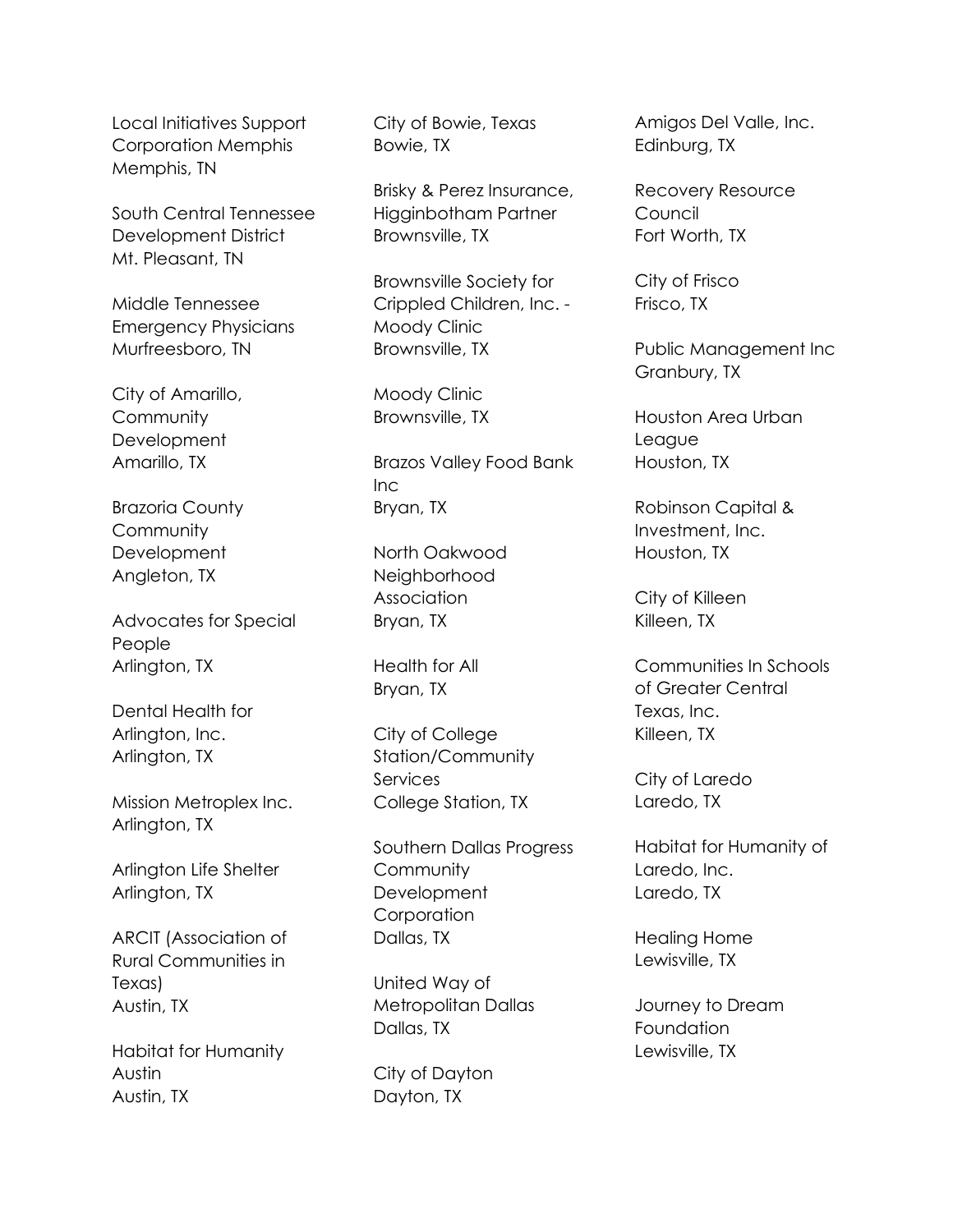Longview Community Development Office Longview, TX

Big Brothers Big Sisters of Lubbock Lubbock, TX

Access Esperanza Clinics Inc. McAllen, TX

Easterseals Rio Grande Valley McAllen, TX

City of Midland Midland, TX

City of Odessa Odessa, TX

Southeast Texas Hospice Orange, TX

Hidalgo County Pharr, TX

Rio Grande Valley Literacy Center Pharr, TX

Habitat for Humanity of Camp County, TX Inc. Pittsburg, TX

City of Plano Plano, TX

City of San Antonio San Antonio, TX

City of San Antonio San Antonio, TX

Local Initiatives Support Corporation San Antonio San Antonio, TX

Thunder Well Service Shallowater, TX

City of Texas City Texas City, TX

Tabitha's Way Local Food Pantry American Fork, UT

City of Orem Orem, UT

The Refuge Utah Orem, UT

Utah Valley Family Support Center, Inc. Orem, UT

Centro Hispano Provo, UT

Community Action Services and Food Bank Provo, UT

Friends of the Coalition Provo, UT

Salt Lake County Housing and Community **Development** Salt Lake City, UT

Wasatch Behavioral **Health** Springville, UT

West Valley City Grants Division West Valley City, UT

National Affordable Housing Management **Association** Alexandria, VA

On Our Own of **Charlottesville** Charlottesville, VA

Chesterfield County Department of **Community Enhancement** Chesterfield County, VA

City of Lynchburg Lynchburg, VA

New River Valley Regional Commission Radford, VA

Local Initiatives Support Corporation Virginia Richmond, VA

Northern Neck Planning District Commission Warsaw, VA

Town of Warren Warren, VT

Two Rivers-Ottauquechee Regional Commission Woodstock, VT